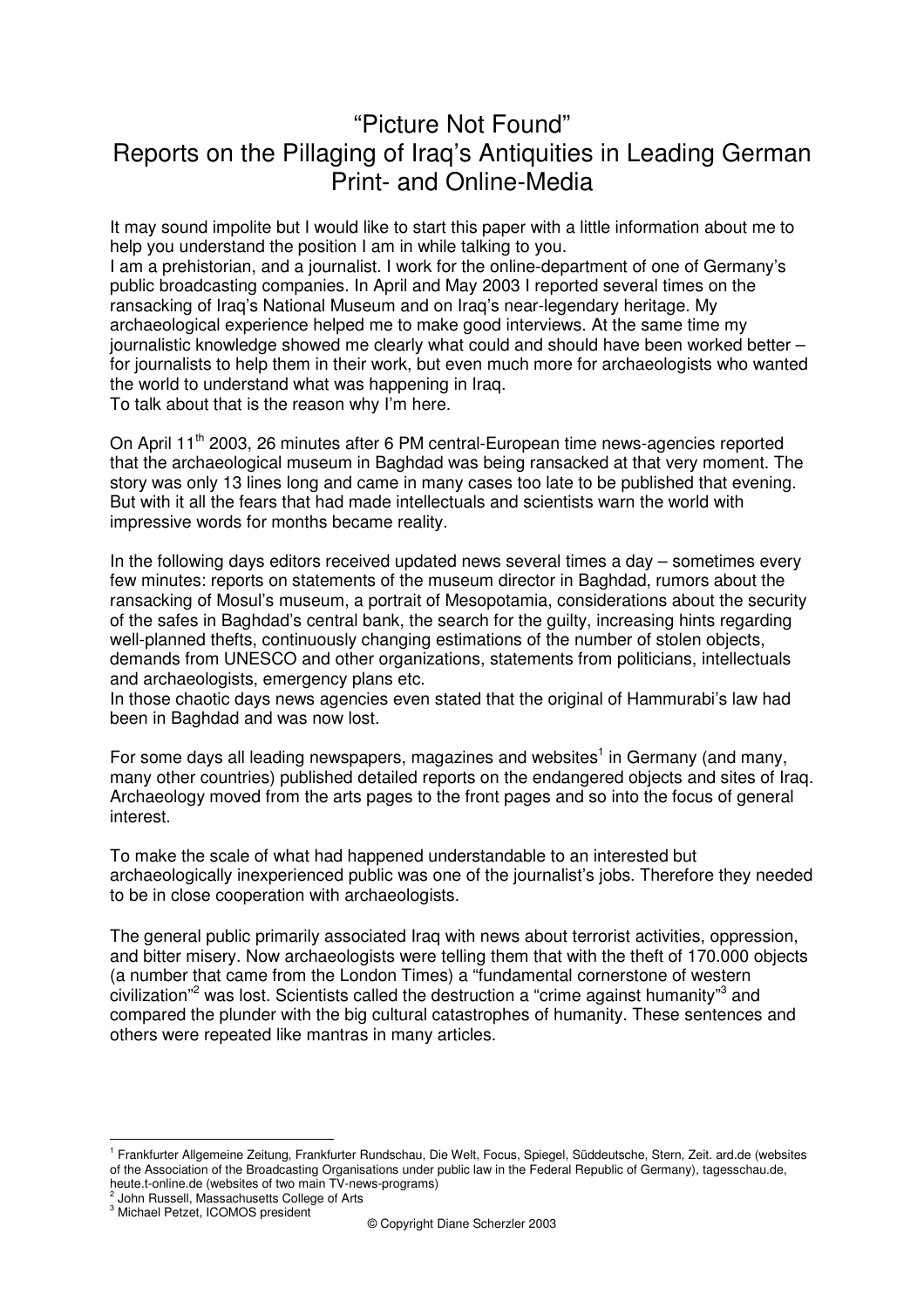In the first days after this news broke, the main German print- and online-media used primarily the material from news-agencies I mentioned above as the basis of their articles. Some days later, some newspapers, magazines and websites published interviews with German and international scientists who knew Iraq and could assess the situation – of course based on the rumors emanating from Iraq and changing from day to day.

Journalists worked under high time-pressure: Not only did they have to investigate and write their texts but they also had to update them several times per day when something new was said or had happened.

Not only do editorial offices receive much of their information from news agencies but also often the pictures associated with it.

Pictures are an essential part of every good journalistic article. They structure long textpassages optically and help to prevent what print journalists call "lead-deserts": dense, intricate accumulations of letters. First of all and especially in this case pictures help to explain and underline what is said in the text.

It is not difficult to find a picture. It is difficult to find a picture with the permission to publish it. Normally either the author of an article looks for the pictures he or she needs, or in some editorial offices there is a special picture editor who looks for pictures according to the instructions of the author.

In this special case the situation concerning the sources of the pictures was completely different from the text sources' situation. DPA (German Press Agency) and other news agencies offered about 15 pictures taken in the ransacked museum. But journalists who looked for pictures which could have illustrated all the terms that the shocked archaeologists had given them – Babylon, Mesopotamia, cradle of civilization, immeasurable loss –always got the same answer from their database query: "picture not found". No single photo of a cuneiform tablet, no photo of a statue, no photo of any jewelry, of a ziggurat, of a Babylonian temple – nothing.

As a consequence almost all of the articles in leading German print- and online-media looked identical. Readers saw devastated rooms, empty showcases, helpless museum employees and the few remaining exhibits. All of Germany stared at the same, continuously repeating pictures. They illustrated very well what had happened in the museum, but nothing else.

Long background articles explaining why the past of Iraq was so meaningful for all of humanity often had to be published without any supporting picture – or weren't written at all because of the lack of illustrating material.

There were only a few exceptions. Some journalists asked their interviewees to give them some pictures for publication. The "Süddeutsche Zeitung" was allowed to print pictures taken from a book. Also the "Spiegel" published in one of its magazines some photos of precious objects. But all that required a lot of intensive research, which editorial offices often don't have time to do.

When some of the stolen objects were detected some days later at the border of Syria, some news agencies reported that the number of lost artifacts was not more than 40 pieces, and most newspapers decided either to not report on this or to do it in a very abbreviated way. The topic seemed to have lost any importance.